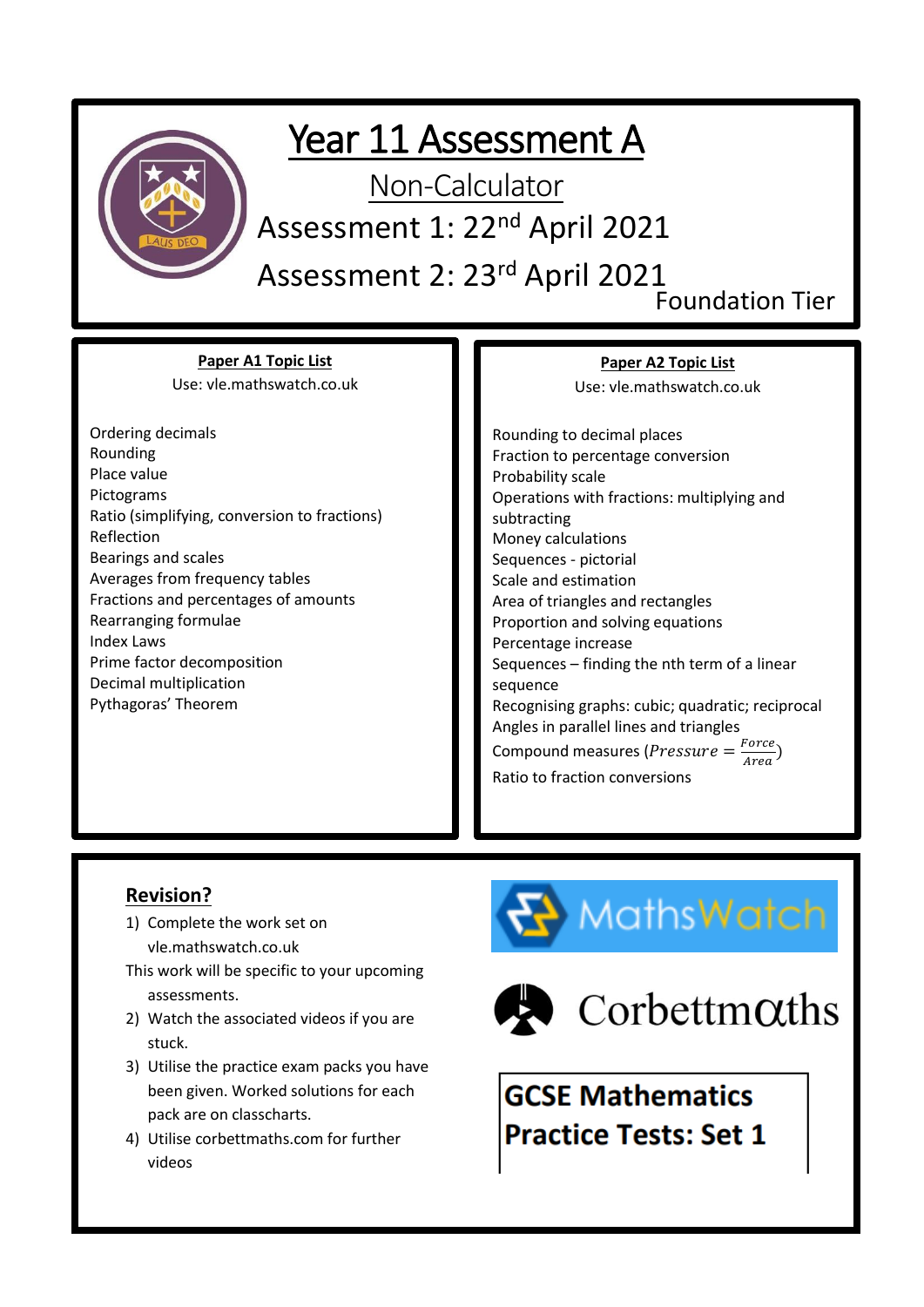

## Year 11 Assessment B

**Calculator** Assessment 3: 29<sup>th</sup> April 2021

Foundation Tier

**Paper B1 Topic List** Use: vle.mathswatch.co.uk

Converting decimals to fractions Simplifying algebraic expressions Recognising cube numbers Bar charts Conversions using scales Volume of cuboids Substitution Scaling recipes Simplifying ratios Expressing proportions algebraically Determining gradient from an equation of a line Lowest common multiple Highest common factor (index notation) Drawing quadratic graphs Solving equations graphically Compound measures (*Pressure* =  $\frac{Force}{Area}$  $\frac{1}{Area}$ )



### **Revision?**

- 5) Complete the work set on vle.mathswatch.co.uk
- This work will be specific to your upcoming assessments.
- 6) Watch the associated videos if you are stuck.
- 7) Utilise the practice exam packs you have been given. Worked solutions for each pack are on classcharts.
- 8) Utilise corbettmaths.com for further videos





 $\bullet$  Corbettm $\alpha$ ths

**GCSE Mathematics Practice Tests: Set 1**